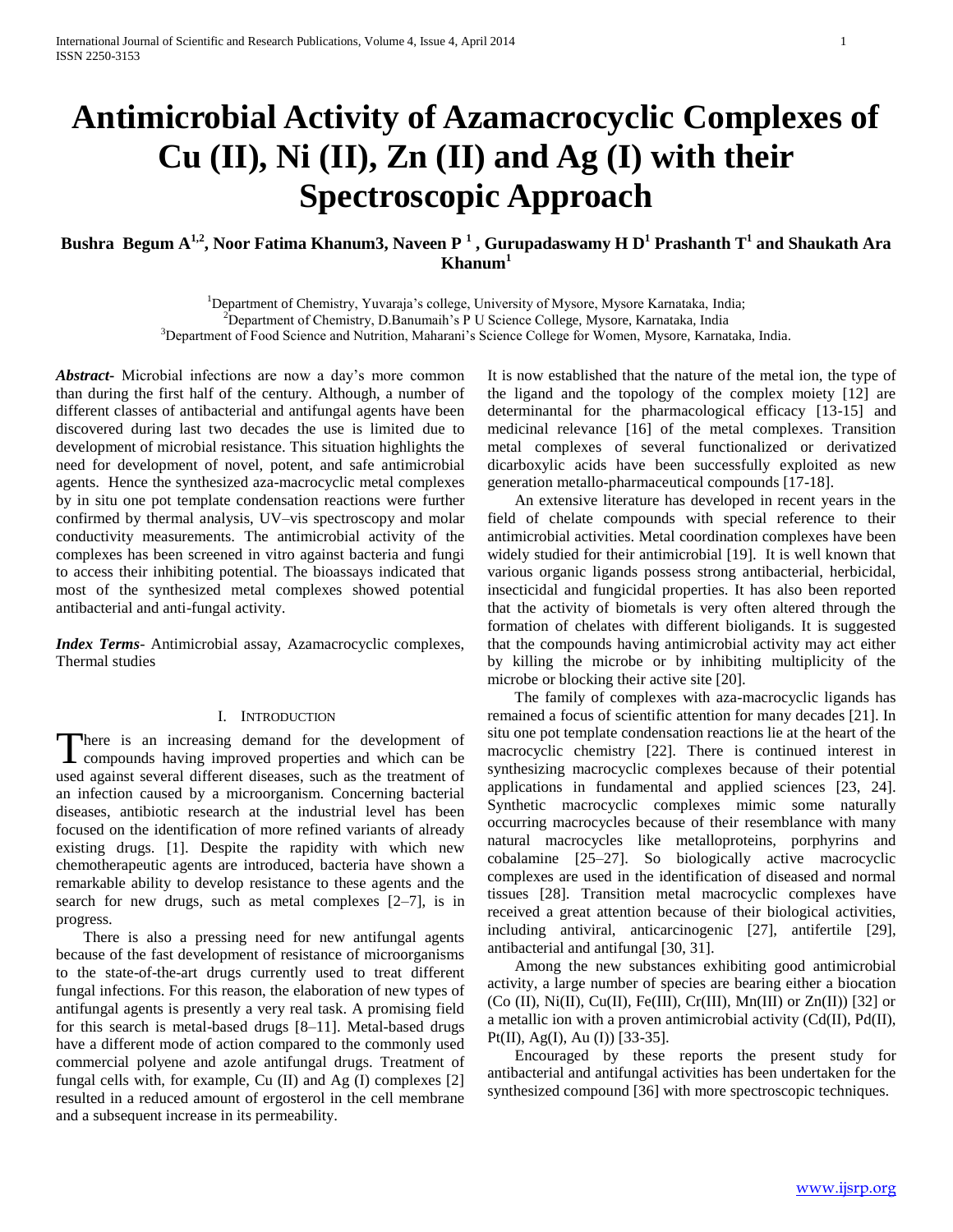## II. EXPERIMENTAL SECTION

#### **Chemistry Materials and Methods**

 All the reagents used in the preparation of macrocyclic Ligands and their metal complexes were of reagent grade(Merck).The solvents used for the synthesis of macrocyclic ligands and metal complexes were distilled before use. All other chemicals were of AR grade and used without further purification. The elemental analysis of the compounds was performed on a Perkin Elmer 2400 Elemental Analyser. The FT-IR spectra were recorded using KBr discs on FT-IR Jasco 4100 infrared spectrophotometer. The <sup>1</sup>H NMR spectra were recorded using Bruker DRX 400 spectrometer at 400 MHz with TMS as the internal standard. The magnetic moments were measured out using gouy balance. Purity of the compound checked by TLC.

## **Chemistry**

# **Preparation of the Macrocyclic ligand and its metal complexes (a-d)**

 The macrocyclic ligand and its metal complexes (**a-d)** were synthesized by the template condensation of 2, 3, 5, 6-tetra methyl, 1, 4-diaminobenzene in MeOH, a solution of 36% formaldehyde in MeOH was added. After stirring for 10 min a solution of 1, 4-diaminobutane in MeOH was added. Finally a solution of metallic salt and 2, 4-pentanedione in MeOH was added and the resulting mixture was refluxed for ca. 7 hrs. The brown solid product was filtered off, washed with MeOH and dried over fused  $CaCl<sub>2</sub>$  in desiccators. The product was recrystallized from hot MeOH [36].

### **Pharmocology**

#### **Materials and methods for the antimicrobial activity**

 Streptomycin was used as positive controls against bacteria. ketoconazole (Himedia, Mumbai) were used as positive controls against fungi.

## **Tested microbes**

 The following gram positive bacteria were used for the experiments; *staphylococcus aureus*(*MTCC 7443), Staphylococcus aureus (MRSA) (MTCC 84), Enterobacter aerogenes(MTCC 111), Micrococcus luteus(MTCC 1538).* The gram negative bacteria included *Klebsiella pneumoniae(MTCC 109), Salmonella typhimurium(MTCC 2488), Salmonella paratyphi-B(MTCC 733), Proteus vulgaris(MTCC 321).* In addition, fungi *Candida albicans*(*MTCC 227*)*, Botyritis cinerea*(*MTCC 2880*)*, Candida krusei*(*MTCC 231*)*, Malassesia pachydermatis,* were also used for the experiments. All cultures were obtained from the Department of Microbiology, Manasagangotri, Mysore.

# **Preparation of inoculums**

 Bacterial inoculums were prepared by growing cells in Mueller Hinton Broth (MHA) (Himedia) for 24 h at  $37^{\circ}$ C. These cell suspensions were diluted with sterile MHB to provide initial cell counts of about 104 CFU/ml. The filamentous fungi were grown on sabouraud dextrose agar (SDA) slants at  $28^{\circ}$ C for 10 days and the spores were collected using sterile doubled distilled water and homogenized.

## **Disc diffusion assay**

 Antibacterial activity was carried out using a disc diffusion method [37] Petri plates were prepared with 20 ml of sterile Mueller Hinton Agar (MHA) (Himedia, Mumbai). The test cultures were swabbed on the top of the solidified media and allowed to dry for 10 mins. The tests were conducted at 1000 µg/disc. The loaded discs were placed on the surface of the medium and left for 30 min at room temperature for compound diffusion. Negative control was prepared using respective solvent. Streptomycin (10 µg/disc) was used as positive control. The plates were incubated for 24 h at 37<sup>o</sup>C for bacteria and 48 h at 27**<sup>o</sup>**C for fungi. Zone of inhibition was recorded in millimeters and the experiment was repeated twice.

## **Minimum inhibitory concentration (MIC)**

 Minimum inhibitory concentration studies of synthesized compounds were performed according to the standard reference method for bacteria [38] and filamentous fungi [39]. Required concentrations (1000 µg/ml, 500µg/ml, 250 µg/ml, 125 µg/ml, 62.5  $\mu$ g/ml, 31.25  $\mu$ g/ml and 15.62  $\mu$ g/ml) of the compound was dissolved in DMSO (2%), and diluted to give serial two-fold dilutions that were added to each medium in 96 well plates. An inoculum of 100 ml from each well was inoculated. The antifungal agent's ketoconazole, fluconazole for fungi and streptomycin, ciprofloxacin for bacteria were included in the assays as positive controls. For fungi, the plates were incubated for 48-72 h at 28<sup>°</sup>C and for bacteria the plates were incubated for 24 h at 37**<sup>o</sup>**C. The MIC for fungi was defined as the lowest extract concentration, showing no visible fungal growth after incubation time. 5 ml of tested broth was placed on the sterile MHA plates for bacteria and incubated at respective temperatures. The MIC for bacteria was determined as the lowest concentration of the compound inhibiting the visual growth of the test cultures on the agar plate.

## III. RESULT AND DISCUSSION

 Azamacrocyclic complexes of Cu (II), Ni (II), Zn (II) and Ag (I) has been prepared and characterized by elemental analysis, IR and magnetic moment. The synthesized complex was also subjected for Xanthine Oxidase and Antioxidant activity as previously reported by our group [36]. Further in this paper we have reported antifungal and antibacterial activity of the synthesized compounds with more spectroscopic approach like electronic spectra and thermal analysis.

#### **Molar conductivity of metal chelates**

 The metal complexes were dissolved in DMSO and molar conductivities of  $10^{-3}$  M of their solutions at room temperature were measured. The complexes showed molar conductance (12– 18  $\Omega$ <sup>-1</sup> cm<sup>2</sup> mol<sup>-1</sup>). It was concluded from the results that complexes were non-electrolytic in nature **[**40]. The molar conductance value suggested that the anions were inside the coordination sphere and bonded to the metal ion, therefore, these complexes may be formulated as  $[MLX_2]$ .

## **Mass spectral studies**

 The FAB mass spectra of Cu (II), Ni (II), Zn (II) and Ag (I) macrocyclic complexes have been recorded. All the spectra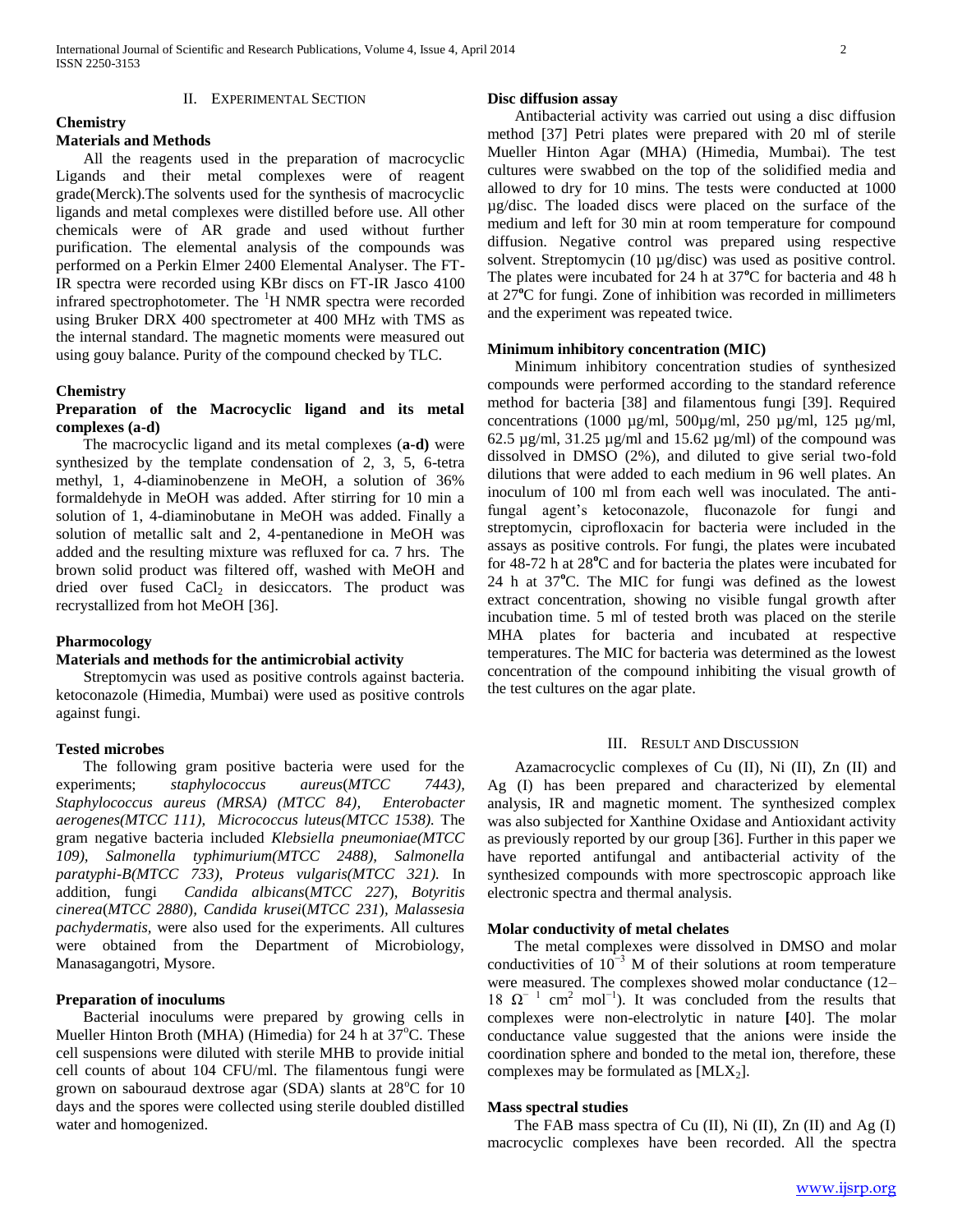exhibit parent peaks due to molecular ions  $(M<sup>+</sup>)$ . The proposed molecular formula of these complexes was confirmed by comparing their molecular formula weights with m/z values. The molecular ion  $(M<sup>+</sup>)$  peaks obtained for various complexes are as follows: (1)  $m/z = 1203$ (Cu (II) complex), (2)  $m/z = 951$ (Ni (II) complex), (3) m/z = 964 (Zn (II) complex) (4) m/z = 1155 (Ag (II) complex). This data is in good agreement with the proposed molecular formula for these complexes i.e. [M  $(C_{40}H_{72}N_{10})$  X]. Where  $M = Cu$  (II), Ni (II), Zn (II) and Ag (I), and  $X = SO<sub>4</sub><sup>2</sup>$ , Cl<sup>−</sup>, NO<sub>3</sub><sup>−</sup>. This confirms the formation of the macrocyclic frame. In addition to the peaks due to the molecular ions, the spectra exhibit peaks assignable to various fragments arising from the thermal cleavage of the complexes. The peak intensity gives an idea of the stability of the fragments.

#### **Magnetic susceptibility and electronic spectral studies**

 The electronic absorption spectra are often very helpful in the evaluation of results furnished by other methods of structural investigation. The electronic spectral measurements were used for assigning the stereochemistry of metal ions in the complexes based on the positions and number of d–d transition peaks. The electronic absorption spectra of Cu (II), Ni (II) Zn (II) and Ag (I) complexes in DMSO were recorded at room temperature and the characteristic electronic absorption bands are listed in **Table 1**.

**Table 1: Electronic absorption bands and magnetic values of Cu (II), Ni (II) Zn (II) and Ag (I) complexes**

|             | Electronic absorption bands and<br>their assignments (nm) | <b>Magnetic</b> |                   |                                 |
|-------------|-----------------------------------------------------------|-----------------|-------------------|---------------------------------|
| complexes   | $\pi$ - $\pi$                                             | $n - \pi$       | d-d<br>transition | moment $\mu_{\text{eff}}$<br>BM |
| a           | 304                                                       | 415             | 675               | 1.83                            |
|             | 309                                                       | 402             | 610               | 3.16                            |
| $\mathbf c$ | 301                                                       | 428             |                   |                                 |
|             | 310                                                       | 412             |                   |                                 |

#### **Copper (II) complex**

 The electronic spectrum of the mononuclear copper(II) complex recorded at room temperature, in DMSO solution, shows broad band absorption in the range 680-670 nm, 657-645 nm and 518-510 nm, which may be assign to  ${}^{2}B_{1g} \rightarrow {}^{2}A_{1g}$ , (dx<sup>2</sup> $y^2 \rightarrow dz^2$ )(v<sub>1</sub>),  ${}^2B_{1g} \rightarrow {}^2B_{2g}$ , (dx<sup>2</sup>- y<sup>2</sup>  $\rightarrow$  dzy ) (v<sub>2</sub>), and  ${}^2B_{1g} \rightarrow {}^2E_g$ ,  $(dx^2 - y^2 \rightarrow dzy, dyz)(v_3)$  transition and it is in conformity with octahedral geometry **[**41**]**. The broadness of the band which are similar in energy give rise to only one broad absorption band, and the broadness of the band is due to dynamic Jahn-Teller distortion. These data suggest that the Cu (II) complex have distorted octahedral geometry [42].

 An indication of the most probable geometric configuration of the synthesized metal complexes is their magnetic moment values. So, it has been further confirmed by the magnetic moment measurements, room temperature values lie at 1.83 B.M corresponding to the presence of one unpaired electron and it supports a distorted octahedral geometry **[**43**]**.

#### **Nickel (II) complex**

 The magnetic moment of the Ni (II) complex at room temperature lie at 3.16 B.M. These values are in tune with high spin configuration and show the presence of an octahedral environment around the Ni (II) ion. The electronic spectra of the Ni(II) complexes exhibit three absorption bands, in the range of 615-605 nm, 430-424 nm and 419-405 nm these bands may be assign to three spin allowed transition:  ${}^{3}A_{2g}(F) \rightarrow {}^{3}T_{2g}(F)(v_1)$ ,  ${}^{3}A_{2g}(F) \rightarrow {}^{3}T_{1g}(F)(v_2)$ , and  ${}^{3}A_{2g}(F) \rightarrow {}^{3}T_{1g}(F)(v_3)$ , respectively **[**44**]**. This value is indicative to the octahedral geometry.

## **Zinc (II) and Silver (I) complex**

 The Zn (II) and Silver (I) complexes are diamagnetic. Due to the  $d^{10}$  electronic configuration electronic spectra of complexes did not show any d–d transition, but only charge transfer absorption is observed at 385-380 nm. By analogy with those described for the complexes containing  $N_4$  donor of macrocyclic ligand and according to the empirical formula and molar conductance of this complex, an octahedral geometry is proposed for this complexes [45].

#### **Thermal studies**

 The TG and DTA studies of the complexes have been recorded in the nitrogen atmosphere at the constant heating rate of  $10^{\circ}$ C/minute. Thermal study on the complexes in controlled nitrogen atmosphere was carried out to understand the stages and temperature range of decomposition. The most probable decomposition pattern of the complexes is proposed on the basis of the careful examination of TG and DTA curves. The thermo analytical data are summarized in **Table 2** and **figure 1**. The TG of the complexes shows that they are thermally quite stable but to varying degree. The complexes show gradual loss in weight due to decomposition by fragmentation with increasing temperature. The thermogram of TGA of macrocyclic complexes exhibits decomposition between  $230^{\circ}$ C and  $480^{\circ}$ C which may be due to the removal of the coordinated chloride, sulphate, nitrate ions or organic part of the compounds [46]. Since the decomposition started above  $230^{\circ}$ C, the presence of any solvent/water molecules may be ruled out. Further horizontal constant curve may be due to the presence of metal oxides residue in the remaining part.

 The TG curve and DTG peak temperature of all these complexes indicate that the decomposition of the complexes takes place in two identical stages. The weight loss in the range  $230-370^{\circ}$ C in TG curves of complexes is termed the first stage of thermal degradation. In this case, the present weight loss is in the range 57.10-70.15%, which may be attributed to the decomposition of organic moiety. The second step decomposition occurs in the range  $370-485^{\circ}$ C, which gave the loss of 13.10-31.8% be attributed to the decomposition of inorganic ligand bonding with the metal ion. The experimental values were in full agreement with the percent weight calculated on the basis of stiochiometry proposed for the complexes. The complexes are present in the form of its respective metal oxides above 480 <sup>\circ</sup> [47, 48].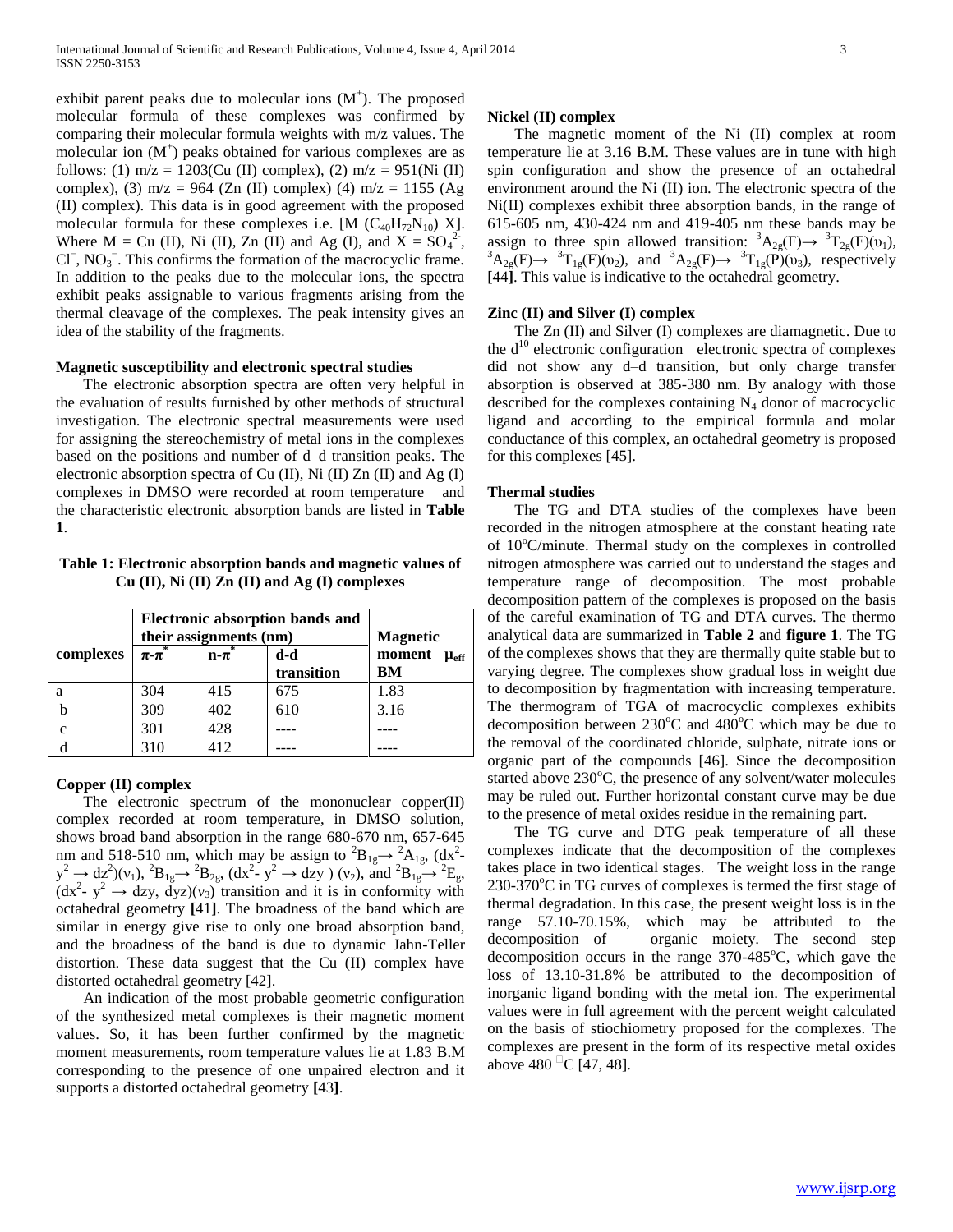

**Figure 1: Stepwise Thermal Degradation curve for complex c.**

|  |  |  |  |  | Table 2: Stepwise Thermal Degradation Data obtained from TGA Curves and their Composition. |
|--|--|--|--|--|--------------------------------------------------------------------------------------------|
|  |  |  |  |  |                                                                                            |

|                |                |                              |                                       |                | % Weight loss  |                                  | % Residue |       |               |
|----------------|----------------|------------------------------|---------------------------------------|----------------|----------------|----------------------------------|-----------|-------|---------------|
| <b>Complex</b> | <b>Process</b> | Temp.<br>range $(^{\circ}C)$ | <b>Degradation</b><br><b>Products</b> | Calcd          | Expt           | of<br><b>Moles</b>               | Calcd     | Expt  | <b>Nature</b> |
| a              | П              | 235-375<br>380-460           | ligand<br>$SO_4$                      | 57.50<br>31.90 | 56.60<br>30.10 | $\overline{4}$                   | 13.22     | 12.10 | CuO           |
| b              | $\mathbf{I}$   | 230-370<br>370-440           | Ligand<br>C1                          | 72.81<br>14.92 | 70.08<br>13.10 | $\mathbf{1}$<br>$\overline{4}$   | 15.71     | 11.85 | <b>NiO</b>    |
| $\mathbf{c}$   | $\mathbf{I}$   | 240-365<br>370-440           | Ligand<br>C1                          | 71.8<br>14.7   | 70.05<br>14.2  | $\overline{4}$                   | 16.87     | 15.54 | ZnO           |
| d              | $\mathbf{I}$   | 255 370<br>385-480           | Ligand<br>NO <sub>3</sub>             | 59.87<br>21.43 | 57.25<br>20.10 | $\overline{1}$<br>$\overline{4}$ | 21.43     | 20.50 | AgO           |

#### **Pharmocology**

 The antimicrobial activities of synthesized complex compounds were screened against eight bacteria and four fungi using in vitro disc diffusion method. The results revealed that most of the synthesized complex compounds exhibited antimicrobial activities against Staphylococcus aureus, Staphylococcus aureus (MRSA), Enterobacter aerogenes, Micrococcus luteus, Klebsiella pneumoniae, Salmonella typhimurium, Salmonella paratyphi-B, Proteus vulgaris, Candida albicans, Botyritis cinerea, Malassesia pachydermatis, and Candida krusei organisms. The results are summarized in Table **3**  and **4**.

 Compounds **a, c** and **d** showed good activity more than standard drug against S. aureus. Compound **d** with silver has metal ion showed potent activity against both Gram-positive and Gram-negative bacteria among all synthesized compounds compared with the standard. Compound **a** with copper metal shown good activity against S. aureus, M. luteus, P. vulgaris and S. typhimurium. Compound **c** with nickel metal has shown good activity against S. aureus, E. erogenes, M. luteus, P. vulgaris and

S. typhimurium whereas compound **b** has shown poor activity against both Gram-positive and Gram-negative bacteria.

Compound **d** showed significant antifungal activity against all the tested fungi compared with standard drug. Compound **a** has shown potent activity against B. cinerea C.

 Krusei, M. pachydermatis. Similarly compound **c** showed more activity against C. albicans and C. krusei compared to standard drug. In contrast, compounds **b** with exhibited lowest activity.

 Further for proficient molecules MIC values were determined by broth dilution method against selected strains and the MIC values of active compounds (**a-d)** against bacteria and fungi are given in Table **5** and **6**. Significant MIC values were observed against Gram positive and Gram negative bacteria. In particular, it is noticeable that compound **a** and **d** has exhibited good MIC result against tested bacteria and fungi. Finally we can conclude that compound **d** with silver has metal ion showed potent activity against both Gram-positive and Gram-negative bacteria among all synthesized compounds compared with the standard.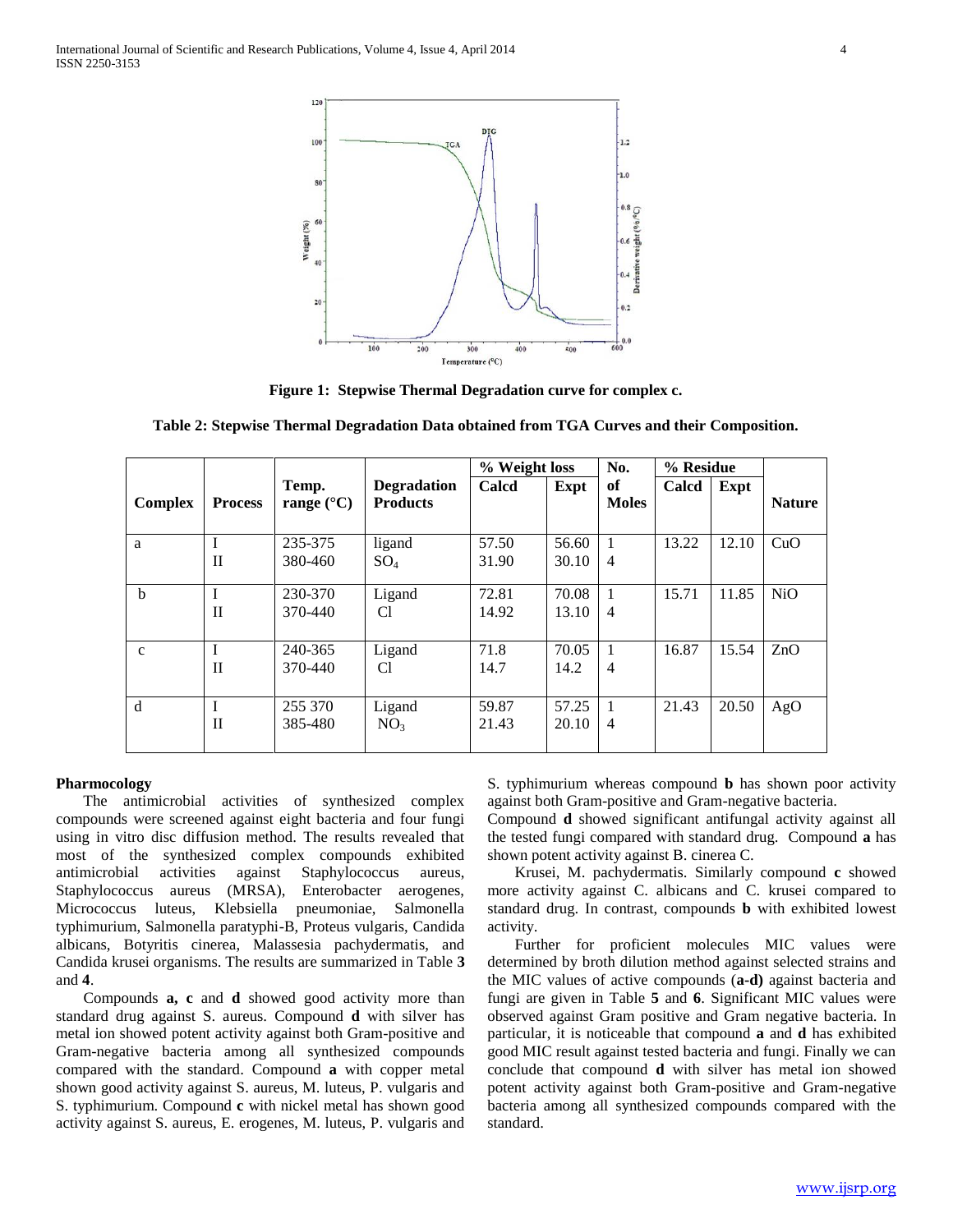|              | Zone of inhibition in mm |              |                        |        |                        |          |             |             |  |  |  |
|--------------|--------------------------|--------------|------------------------|--------|------------------------|----------|-------------|-------------|--|--|--|
| Compounds    |                          |              | Gram positive bacteria |        | Gram negative bacteria |          |             |             |  |  |  |
|              | S.                       | S.<br>aureus | Е.                     | M.     | Κ.                     | P.       | C.          | S.          |  |  |  |
|              | aureus                   | (MRSA)       | erogenes               | luteus | pneumonia              | vulgaris | typhimurium | Paratyphi-B |  |  |  |
| а            | 22                       | 17           | 18                     | 20     | 16                     | 19       | 23          | 12          |  |  |  |
|              | 11                       | Q            | Q                      | 10     | 11                     | 12       | 11          | 10          |  |  |  |
|              | 21                       | 11           | 20                     | 21     | 15                     | 17       | 24          | 13          |  |  |  |
| α            | 23                       | 20           | 25                     | 21     | 22                     | 17       | 13          | 24          |  |  |  |
| Streptomycin | 24                       | 21           | 26                     | 23     | 23                     | 19       | 25          | 25          |  |  |  |

# **Table 3: In-vitro antibacterial activity of complex compounds (a-d)**

# **Table 4: In-vitro antifungal activity of complex compounds (a-d)**

|              | Zone of inhibition in mm |                |              |                  |  |  |  |  |
|--------------|--------------------------|----------------|--------------|------------------|--|--|--|--|
| Compounds    | Β.<br>cinerea            | C.<br>albicans | C.<br>krusei | M. pachydermatis |  |  |  |  |
| a            | 12                       | 14             | 16           | 22               |  |  |  |  |
| b            |                          |                |              |                  |  |  |  |  |
| c            |                          | 22             | 15           | 13               |  |  |  |  |
| d            | 13                       | 22             | 17           | 21               |  |  |  |  |
| Ketoconazole | 14                       | 23             | 18           | 24               |  |  |  |  |

# **Table 5: MIC (g /ml) of complex compounds (a-d) against tested bacteria**

|               | Minimum inhibitory concentration $(\mu g / ml)$ |           |          |        |                        |           |           |             |  |  |
|---------------|-------------------------------------------------|-----------|----------|--------|------------------------|-----------|-----------|-------------|--|--|
| Compounds     | Gram positive bacteria                          |           |          |        | Gram negative bacteria |           |           |             |  |  |
|               | S. aureus                                       | S. aureus | Ε.       | M.     | K. pneumonia           | <b>P.</b> | S.        |             |  |  |
|               |                                                 | (MRSA)    | aerogens | luteus |                        | vulgaris  | typhimuri | Paratyphi-B |  |  |
|               |                                                 |           |          |        |                        |           | um        |             |  |  |
| a             | 15.62                                           | 125       | 62.5     | 62.5   | 550                    | 125       | 31.25     | 500         |  |  |
| b             | 31.25                                           | 62.5      | 250      | 31.25  | 250                    | 62.5      | 31.25     | 250         |  |  |
| c             | 31.25                                           | 250       | 500      | 250    | 250                    | 250       | 125       | 250         |  |  |
| d             | 15.62                                           | 31.25     | 62.5     | 15.62  | 125                    | 31.25     | 62.5      | 500         |  |  |
| Streptomycin  | 6.25                                            | >100      | 25       | 6.25   | 6.25                   | ni        | 30        | 6.25        |  |  |
| Ciprofloxacin | < 0.78                                          | >100      | >100     | < 0.78 | < 0.78                 | 6.25      | >100      | < 0.78      |  |  |

 $ni = no$  inhibition

# **Table 6: MIC (g /ml) of complex compounds (a-d) against tested fungi**

| Compounds    | Minimum inhibitory concentration $(\mu g / \text{ml})$ |          |        |                  |  |  |  |  |  |
|--------------|--------------------------------------------------------|----------|--------|------------------|--|--|--|--|--|
|              | B.                                                     | C.       | C.     | M. pachydermatis |  |  |  |  |  |
|              | cinerea                                                | albicans | krusei |                  |  |  |  |  |  |
| a            | 15.62                                                  | 62.5     | 250    | 125              |  |  |  |  |  |
| b            | 250                                                    | 125      | 125    | 125              |  |  |  |  |  |
| c            | 62.5                                                   | 125      | 250    | 250              |  |  |  |  |  |
| d            | 15.62                                                  | 15.62    | 62.5   | 125              |  |  |  |  |  |
| Fluconazole  | n <sub>1</sub>                                         | >100     | 12.5   | 12.5             |  |  |  |  |  |
| Ketoconazole | 25                                                     | 25       | 15     | 15               |  |  |  |  |  |

ni = no inhibition.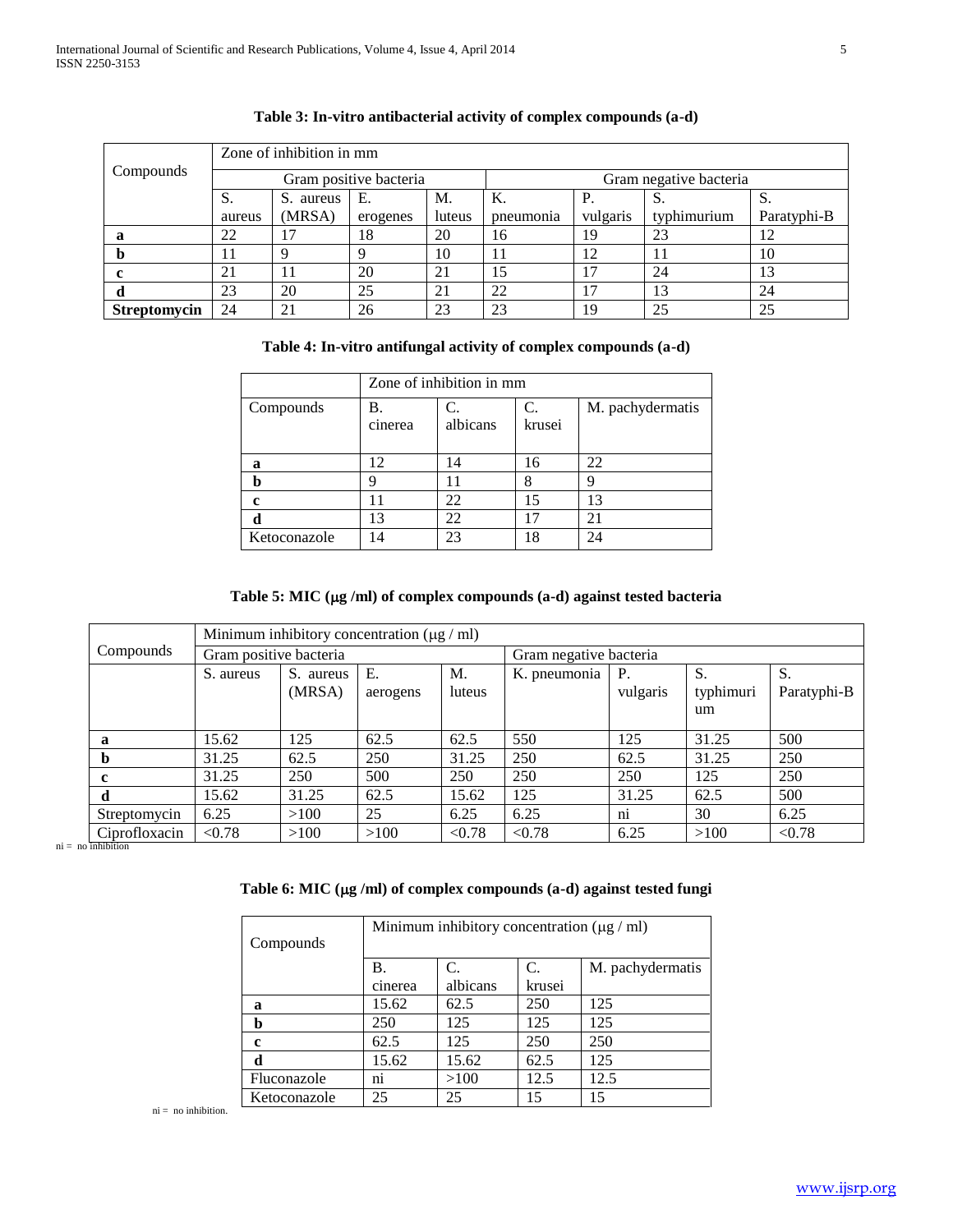## IV. CONCLUSION

The synthesized complexes have been characterized by utilizing the various physico-chemical methods. The molar conductance of all the complexes in DMSO shows that they are non-electrolytes. Non-electrolytic nature of the studied complexes showing the anions is coordinated to the central metal ion. The magnetic and electronic spectral studies support an octahedral geometry for all the metal complexes. Thermal studies suggested that metal complexes show two or three steps thermal degradation. Mass spectrum of the complex confirms the proposed structure. The proposed geometries of the studied complexes are given in Figure **2**.

The antimicrobial activities of synthesized complex compounds were screened against eight bacteria and four fungi using in vitro disc diffusion method. The results revealed that most of the synthesized complex compounds exhibited antimicrobial activities. Compounds **a, c** and **d** showed good activity more than standard drug against S. aureus. Compound **d** with silver has metal ion showed potent activity against both Gram-positive and Gram-negative bacteria among all synthesized compounds compared with the standard.

From the present study, we infer that, aza macrocyclic metal complexes could lead to the development of newer therapeutics as antimicrobial agent.



## **Figure 2: Structure of complex based on spectroscopic analysis.**

#### CONFLICT OF INTEREST

The authors declare that they have no conflicts of interest with respect to the content of the manuscript.

#### ACKNOWLEDGEMENTS

One of the authors Bushra Begum A gratefully acknowledges the financial support provided by the UGC, under the Minor Research Project Scheme [MRP(S)/13- 14/KAMY002/UGC-SWRO]. All authors thankful to the principal, Yuvaraja's College, University of Mysore, Mysore for their support and encouragement throughout the execution of this work.

#### **REFERENCES**

[1] Dragana Mitic, Marina Milenkovic, Slobodan Milosavljevic, Dejan GoCevac , Zoran Miodragovic, Katarina AnCelkovic, Djenana Miodragovic. Eur. J. Med. Chem. 2009, 44, 1537-1544.

- [2] Creaven BS, Egan DA, Karcz D, Kavanagh K, McCann M, Mahon M, Noble A, Thati B, Walsh M. J. Inorg. Biochem. 2007, 101, 1108-1119.
- [3] Williams DA, Lemke TL, Foye's Principles of Medicinal Chemistry, fifth ed.Lippincott Williams & Wilkins, Baltimore, MD, USA, 2002.
- [4] Aghatabay NM, Somer M, Senel M, Dulger B, Gucin F. Eur. J. Med. Chem.2007, 42, 1069-1075.
- [5] Kasuga NC, Sekino K, Ishikawa M, Honda A, Yokoyama M, Nakano S, Shimada N, Koumo C, Nomiya K. J. Inorg. Biochem. 2003, 96, 298- 310.
- [6] Mishra AK, Kaushik NK. Eur. J. Med. Chem. 2007, 42, 1239-1246.
- [7] Tarafder MTH, Kasbollah A, Crouse KA, Ali AM, Yamin BM, Fun HK.Polyhedron. 2001, 20, 2363-2370.
- [8] Sheng C, Zhu J, Zhang W, Zhang M, Ji H, Song Y, Xu H, Yao J, Miao Z, Zhou Y, Zhu J, Lu J. Eur. J. Med. Chem. 2007, 42, 477-486.
- [9] Khattab SN. Molecules.2005, 10, 1218-1228.
- [10] Sakiyan I, Logoglu E, Arslan S, Sari N, akiyan NS. Biometals. 2004, 17, 115-120.
- [11] Nomiya K, Yoshizawa A, Tsukagoshi K, Kasuga NC, Hirakawa S, Watanabe J. J. Inorg. Biochem. 2004, 98, 46–60.
- [12] Zafar Siddiqi A, Prashant Sharma K, Shahid M, Mohd Khalid, Anjuli, Armeen Siddique ,Sarvendra Kumar. Eur. J. Med. Chem. 2012, 57,102- 111.
- [13] Delaney S, Pascaly M, Bhattacharya PK, Han K, Barton JK. Inorg. Chem. 2002, 41, 1966-1974.
- [14] Gozalez-Baro AC, Castellano EE, Piro OE, Parajon-Costa BS. Polyhedron. 2005, 24, 49-55.
- [15] Setlow B, Setlow P. Appl. Environ. Microbiol. 1993, 59, 640-651.
- [16] Siddiqi ZA, Shahid M, Mohd Khalid, Kumar S. Eur. J. Med. Chem. 2009, 44, 2517-2522.
- [17] Siddiqi ZA, Khalid M, Kumar S, Shahid M, Noor S. Eur. J. Med. Chem. 2010, 45,264-269.
- [18] Siddiqi ZA, Sharma PK, Shahid M, Khalid M, Kumar S. J. Mol. Struct. 2011, 994, 295-301.
- [19] Kamalakannan P, Venkappayya D. J. Inorg. Biochem. 2002, 21, 22-37.
- [20] Raman N, Joseph J, Senthil Kumara Velan A, Pothiraj C. Mycobiology. 2006, 34(4), 214-218.
- [21] Lindoy LF. The Chemistry of Macrocyclic Ligand Complexes, Cambridge University Press, Cambridge, 1989.
- [22] Curtis NF, Coord. Chem. Rev. 1968, 3, 3-47; Niasari MS, Bazarganipour M, Ganjali MR, Norouzi P.Transition Met. Chem. 2007, 32, 9-15.
- [23] Kumar DS, Alexander V. Polyhedron. 1999, 18, 1561-1568.
- [24] Ilhan S, Temel H, Ziyadanogullari R, Sekerci M. Transition Met. Chem. 2007, 32, 584-590.
- [25] Shakir M, Khatoon S, Parveen S, Azim Y. Transition Met. Chem. 2007, 32, 42-46.
- [26] Chandra S, Sharma S. J. Indian Chem. Soc. 2006, 83, 988-992.
- [27] Chandra S, Pundir M. Spectrochim. Acta A. 2008, 69, 1-7.
- [28] Prasad RN, Upadhyay A. J. Indian Chem. Soc. 2006, 83, 857-860.
- [29] Chandra S, Gupta R, Gupta N, Bawa S.S. Transition Met. Chem. 2006, 31,147-151.
- [30] Chandra S, Gupta LK, Agrawal S. Transition Met. Chem. 2007, 32, 558- 563.
- [31] Singh DP, Krishan Kumar, Chetan Sharma. Eur. J. Med. Chem. 2009, 44,3299–3304.
- [32] Rodica Olar , Mihaela Badea , Dana Marinescu, Carmen-Mariana Chifiriuc , Coralia Bleotu , Maria Nicoleta Grecu , Emilia Elena Iorgulescu Marcela Bucur , Veronica Lazar , Adriana Finaru, Eur. J. Med. Chem. 2010, 45, 2868-2875.
- [33] Del Campo R, Criado JJ, Garcia E, Hermosa MR, Jimenez-Sanchez A, Manzano J L. J. Inorg. Biochem. 2002, 89, 74-82.
- [34] Akbar Ali M, Huq Mirza A, Butcher RJ, Tarafder MTH, Cheat TB, Manaf Ali A. J. Inorg. Biochem. 2002, 92, 141-148.
- [35] Nomiya K, Yamamoto S, Noguchi R, Yokoyama H, Kasuga NC, Ohyama K. J. Inorg. Biochem. 2003, 95, 208-220.